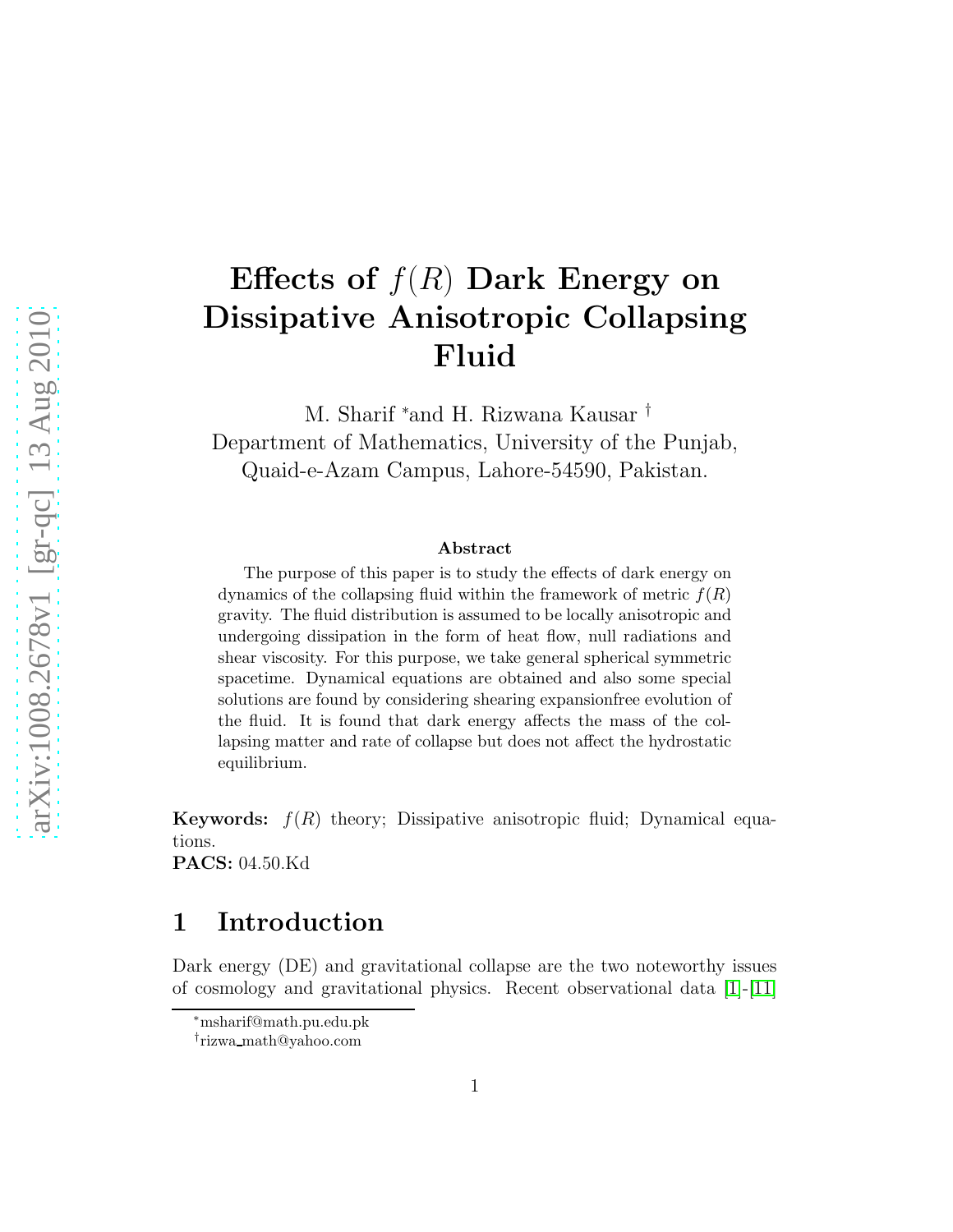indicate that our universe is expanding. This acceleration is explained in terms of DE, which may be explained in modified gravity models. On the other hand, gravitational collapse is the basic process driving evolution within galaxies, assembling giant molecular clouds and producing stars.

When the Einstein-Hilbert (EH) gravitational action in General Relativity (GR),

$$
S_{EH} = \frac{1}{2\kappa} \int d^4x \sqrt{-g}R,\tag{1.1}
$$

is re-written in the modified form as follows

$$
S_{modif} = \frac{1}{2\kappa} \int d^4x \sqrt{-g} f(R), \qquad (1.2)
$$

the presence of  $f(R)$  function may be understood as the introduction of an effective fluid which is not restricted to hold the usual energy conditions. An important feature of this theory is that the modified field equations can be written in the form of Einstein tensor which makes it easy to compare with GR. This is done by taking all the higher order corrections to the curvature on the right hand side of the field equations and defining it as a "Dark source" term or "curvature fluid". In the following, the field equations in the metric approach are obtained as

<span id="page-1-0"></span>
$$
F(R)R_{\alpha\beta} - \frac{1}{2}f(R)g_{\alpha\beta} - \nabla_{\alpha}\nabla_{\beta}F(R) + g_{\alpha\beta}\Box F(R) = \kappa T_{\alpha\beta}, \quad (\alpha, \beta = 0, 1, 2, 3),
$$
\n(1.3)

where  $F(R) \equiv df(R)/dR$ . When we re-write this equation in the above mentioned form, it follows that

$$
G_{\alpha\beta} = \frac{\kappa}{F} (T_{\alpha\beta}^m + T_{\alpha\beta}^D), \qquad (1.4)
$$

where

$$
T_{\alpha\beta}^D = \frac{1}{\kappa} \left[ \frac{f(R) + RF(R)}{2} g_{\alpha\beta} + \nabla_\alpha \nabla_\beta F(R) - g_{\alpha\beta} \Box F(R) \right]. \tag{1.5}
$$

In this way, DE can be thought of as having the geometrical origin rather than some additional scalar fields which are added by hand to the matter part. Therefore,  $f(R)$  theory of gravity may be used to explain the present accelerating expansion of the universe.

This theory has many applications in cosmology and gravity such as inflation, local gravity constraints, cosmological perturbations and spherically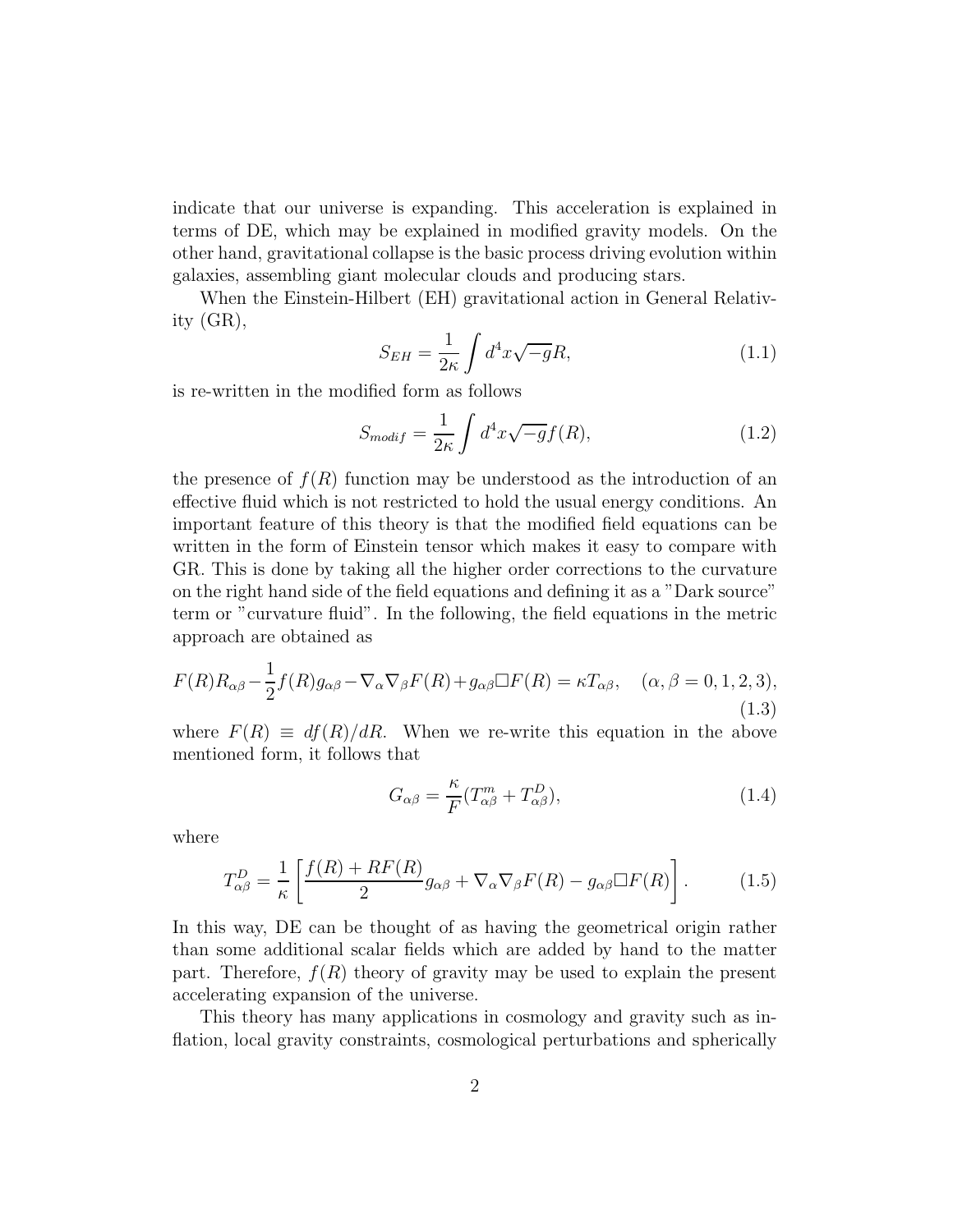symmetric solutions in weak and strong gravitational backgrounds. In the last few years, a considerable amount of analysis and theoretical observations have been made in order to compare the preliminary successes of  $f(R)$  models with the great achievements of GR. For example, Capozziello et al. [\[12\]](#page-14-1) analyzed the relation between spherical symmetry and the weak field limit of  $f(R)$  theory and compared the results with GR. In strong gravitational background such as neutron star and white dwarfs, one needs to take into account the backcreation of gravitational potentials to the field equations. The structure of the relativistic stars in  $f(R)$  theory has been discussed by many authors  $[13]-[17]$  $[13]-[17]$ .

Cai *et al.* [\[18\]](#page-14-4) derived the generalized Misner-Sharp energy in  $f(R)$  gravity for spherically symmetric spacetime. They found that unlike GR, the existence of the generalized Misner-Sharp energy depends on a constraint condition. Erickcek *et al.* [\[19\]](#page-14-5) found unique exterior solution for a stellar object by matching it with interior solution in the presence of matter source. Kainulainen et al. [\[20\]](#page-14-6) studied the interior spacetime of stars in Palatini  $f(R)$  gravity. de la Cruz-Dombriz *et al.* [\[21\]](#page-14-7) discussed the problem of finding static spherically symmetric black hole solutions in  $f(R)$  theory. They explored several aspects of constant curvature solutions and thermodynamical properties. In a recent paper [\[22\]](#page-14-8), we have investigated perfect fluid gravitational collapse in this theory and found that constant scalar curvature term  $f(R_0)$  acts as a source of repulsive force and thus slows down the collapse of matter.

In GR, Oppenheimer and Snyder [\[23\]](#page-14-9) innovated the first mathematical model for the description of gravitational collapse of stars. After that many approaches are adopted for the physical description of the fluid in order to form self-gravitating objects. During fluid evolution, self-gravitating objects may pass through phases of intense dynamical activities for which quasi-static approximation is not reliable. For instance, the collapse of very massive stars [\[24\]](#page-14-10), the quick collapse phase yielding neutron star formation [\[25\]](#page-14-11) and the peculiar stars. The peculiar stars are very dense, strongly magnetic and are created when massive stars die by collapse. Many of the cooler chemically peculiar stars are the result of the mixing of nuclear fusion products from the interior of the star to its surface.

Misner and Sharp [\[26\]](#page-14-12) discussed the gravitational collapse by taking spherically symmetric ideal fluid. They provided a full account of the dynamical equations governing the adiabatic relativistic collapse. Dissipative process plays dominant role in the formation and evolution of stars. Vaidya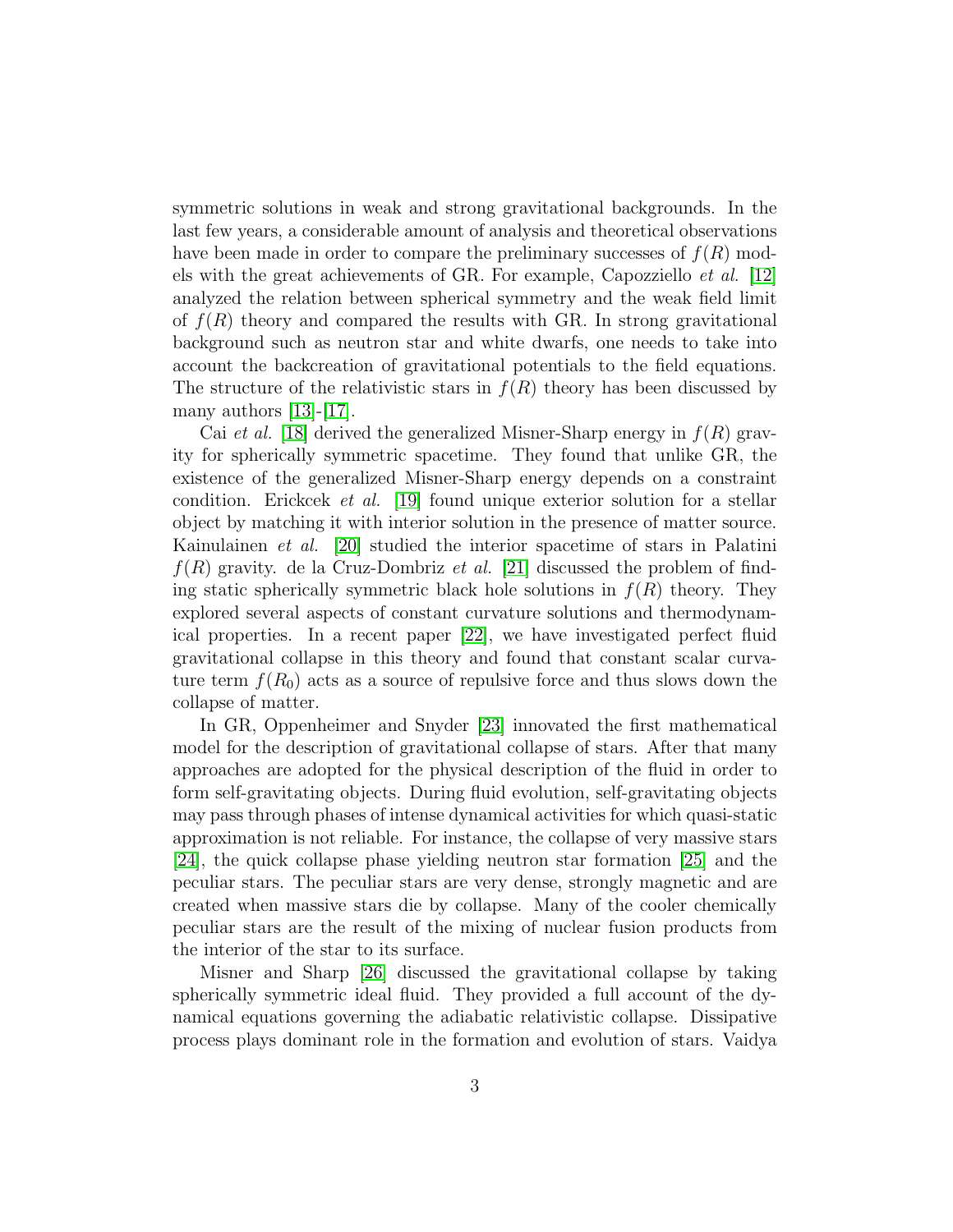[\[27\]](#page-14-13) introduced the idea of outgoing radiations in collapse giving non-vacuum exterior outside the stars. It was physically a quite reasonable assumption as radiation is a confirmation that dissipative processes are occurring, causing loss of thermal energy of the system which is an effective way of decreasing internal pressure. Cai and Wang [\[28\]](#page-14-14) studied the formation of black holes in the background of DE. Herrera *et al.* [\[29\]](#page-14-15) investigated the dynamics of gravitational collapse which undergoes dissipation in the form of heat flow and radiation. The same authors [\[30\]](#page-14-16) also provided detailed discussion on the physical meaning of expansionfree fluid evolution. Di Prisco et al. [\[31\]](#page-15-0) explored gravitational collapse by adding charge and dissipation in the form of shear viscosity. The dynamical and transport equations were coupled to observe the effects of dissipation over collapsing process. Recently, Sharif et al. [\[32\]](#page-15-1)-[\[39\]](#page-15-2) explored different aspects of gravitational collapse by using all the three types of symmetry.

In this paper, we discuss how DE generated by curvature fluid affects the dynamics of dissipative gravitational collapse. The format of the paper is as follows. In next section 2, we present spacetimes and energy-momentum tensor for dissipative fluid. Section 3 is devoted to formulate the modified field equations and dynamical equations in  $f(R)$  gravity. In section 4, special solutions are discussed. The last section 5 concludes the main results of the paper.

## 2 Spacetimes and Collapsing Matter

We take spherical symmetry about an origin  $O$  which is divided into two regions, interior and exterior by 3D hypersurface  $\Sigma$  centered at O. The interior spacetime to  $\Sigma$  can be represented by the line element

$$
ds^{2} = A^{2}(t, r)dt^{2} - B^{2}(t, r)dr^{2} - C^{2}(t, r)(d\theta^{2} + \sin^{2}\theta d\phi^{2}).
$$
 (2.1)

For the exterior spacetime to  $\Sigma$ , we take the Vaidya spacetime given by the line element

$$
ds^{2} = [1 - \frac{2m(\nu)}{r}]d\nu^{2} + 2dr d\nu - r^{2}(d\theta^{2} + \sin^{2}\theta d\phi^{2}), \qquad (2.2)
$$

where  $m(\nu)$  represents the total mass and  $\nu$  is the retarded time. In the interior region, we assume a distribution of anisotropic collapsing fluid which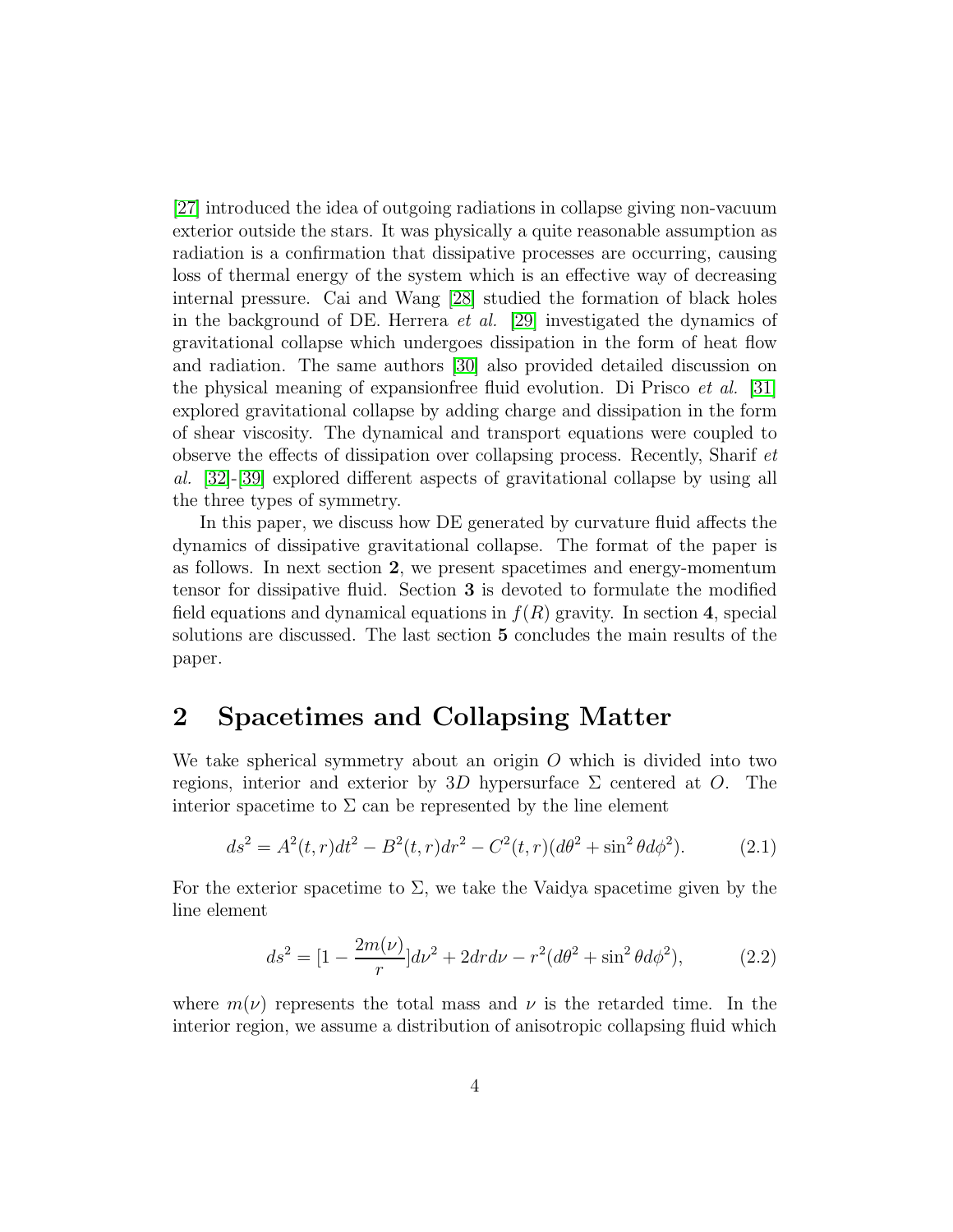undergoes a dissipation in the form of heat flow, null radiations and shearing viscosity. The energy-momentum tensor with such properties is given by

$$
T_{\alpha\beta} = (\rho + p_{\perp})u_{\alpha}u_{\beta} - p_{\perp}g_{\alpha\beta} + (p_r - p_{\perp})\chi_{\alpha}\chi_{\beta} + u_{\alpha}q_{\beta} + q_{\alpha}u_{\beta} + \epsilon l_{\alpha}l_{\beta} - 2\eta\sigma_{\alpha\beta}.
$$
 (2.3)

Here, we have  $\rho$  as the energy density,  $p_{\perp}$  the tangential pressure,  $p_r$  the radial pressure,  $q_{\alpha}$  the heat flux,  $\eta$  the coefficient of shear viscosity,  $u_{\alpha}$  the four-velocity of the fluid,  $\chi_{\alpha}$  the unit four-vector along the radial direction,  $l_{\alpha}$ a radial null four-vector and  $\epsilon$  the energy density of the null fluid describing dissipation in the free streaming approximation. These quantities satisfy the relations

$$
u^{\alpha}u_{\alpha} = 1, \quad \chi^{\alpha}\chi_{\alpha} = -1, \quad l^{\alpha}u_{\alpha} = 1,
$$
  

$$
u^{\alpha}q_{\alpha} = 0, \quad \chi^{\alpha}u_{\alpha} = 0, \quad l^{\alpha}l_{\alpha} = 0
$$
 (2.4)

which are obtained from the following definitions in co-moving coordinates

<span id="page-4-0"></span>
$$
u^{\alpha} = A^{-1} \delta_0^{\alpha}, \quad \chi^{\alpha} = B^{-1} \delta_1^{\alpha}, \quad q^a = q B^{-1} \delta_1^{\alpha}, \quad l^a = A^{-1} \delta_0^{\alpha} + B^{-1} \delta_1^{\alpha}.
$$
 (2.5)

Here q is a function of t and r. The shear tensor  $\sigma_{ab}$  is defined by

<span id="page-4-1"></span>
$$
\sigma_{\alpha\beta} = u_{(\alpha;\beta)} - a_{(\alpha}u_{\beta)} - \frac{1}{3}\Theta(g_{\alpha\beta} - u_{\alpha}u_{\beta}), \qquad (2.6)
$$

where the acceleration  $a_a$  and the expansion  $\Theta$  are given by

<span id="page-4-2"></span>
$$
a_{\alpha} = u_{\alpha;\beta}u^{\beta}, \quad \Theta = u^{\alpha}_{;\alpha}.
$$
 (2.7)

The bulk viscosity does not appear explicitly as it has been absorbed in the form of radial and tangential pressures of the collapsing fluid. From Eqs.[\(2.5\)](#page-4-0) and [\(2.6\)](#page-4-1), the non-zero components of the shear tensor are

$$
\sigma_{11} = -\frac{2}{3}B^2\sigma, \quad \sigma_{22} = \frac{1}{3}C^2\sigma, \quad \sigma_{33} = \sigma_{22}\sin^2\theta. \tag{2.8}
$$

The shear scalar  $\sigma$  is given by

<span id="page-4-3"></span>
$$
\sigma = \frac{1}{A} \left( \frac{\dot{B}}{B} - \frac{\dot{C}}{C} \right). \tag{2.9}
$$

Using Eqs. $(2.5)$  and  $(2.7)$ , it follows that

<span id="page-4-4"></span>
$$
a_1 = -\frac{A'}{A}, \quad a^2 = a^\alpha a_\alpha = \left(\frac{A'}{AB}\right)^2, \quad \Theta = \frac{1}{A} \left(\frac{\dot{B}}{B} + 2\frac{\dot{C}}{C}\right),
$$
 (2.10)

where dot and prime represent derivative with respect to  $t$  and  $r$  respectively.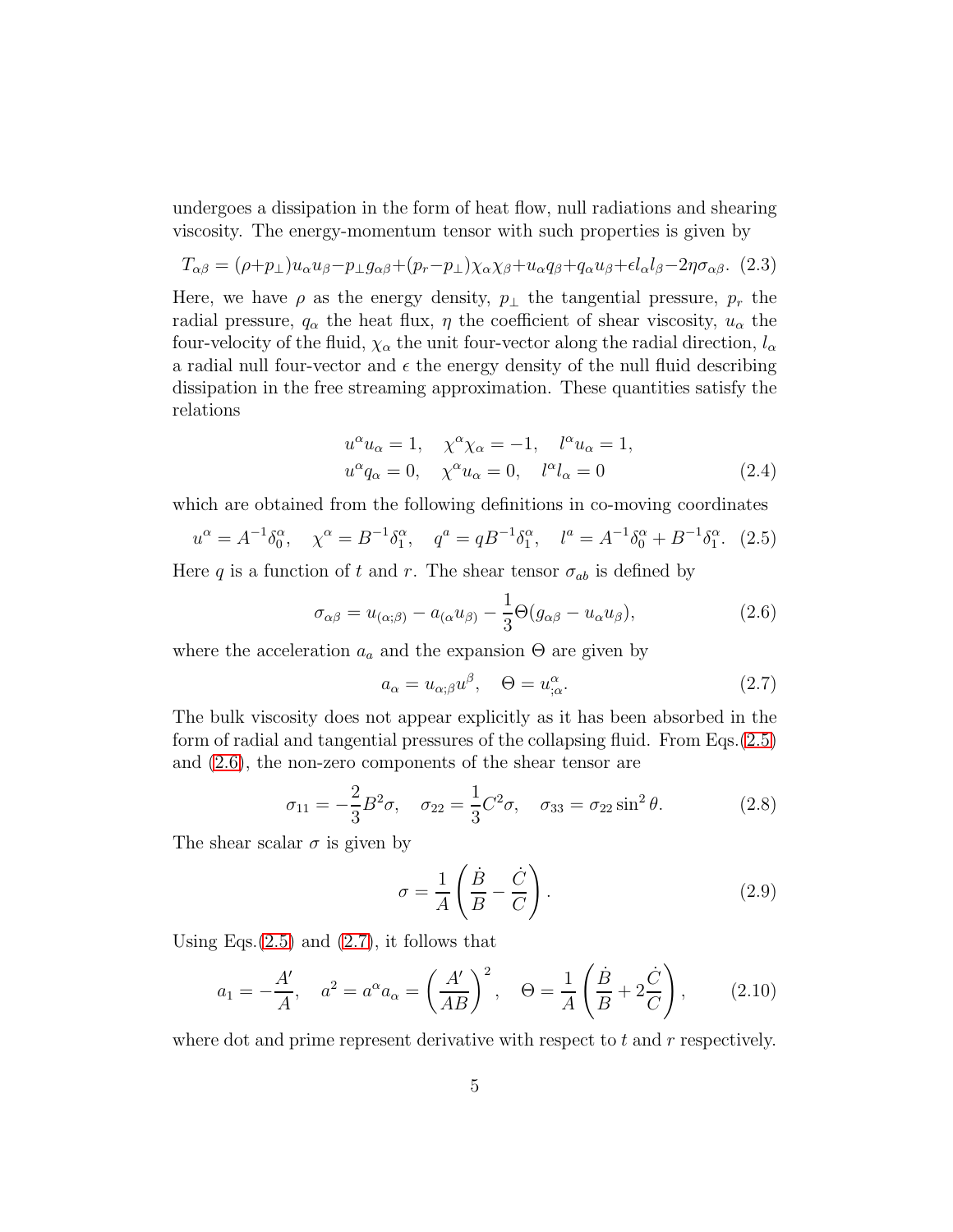# 3 The Field Equations and the Dynamical Equations in f(R) Gravity

The field equations [\(1.3\)](#page-1-0) for the interior metric take the following form

$$
\frac{AA''}{B^2} - \frac{\ddot{B}}{B} + \frac{\dot{A}\dot{B}}{AB} - \frac{AA'B'}{B^3} - \frac{2\ddot{C}}{C} + \frac{2\dot{A}\dot{C}}{AC} + \frac{2AA'C'}{B^2C} - \frac{A^2}{2}\frac{f(R)}{F} - \frac{A^2F''}{B^2F} - \frac{\dot{F}}{F}(\frac{-\dot{B}}{B} + \frac{2\dot{C}}{C}) - \frac{F'A^2}{FB^2}(\frac{-B'}{B} + \frac{2C'}{C}) = 8\pi(\rho + \epsilon)A^2, \quad (3.1)
$$

$$
-2(\frac{\dot{C}'}{C} - \frac{\dot{C}A'}{CA} - \frac{\dot{B}C'}{BC}) - \frac{\dot{F}'}{F} + \frac{A'\dot{F}}{AF} + \frac{\dot{B}F'}{BF} = -8\pi(q + \epsilon)AB, \quad (3.2)
$$

$$
\frac{-A''}{A} + \frac{B\ddot{B}}{A^2} - \frac{\dot{A}\dot{B}B}{A^3} + \frac{A'B'}{AB} - \frac{2C''}{C} + \frac{2\dot{C}\dot{B}B}{A^2C} + \frac{2B'C'}{BC}
$$

$$
+ \frac{B^2}{2}\frac{f(R)}{F} - \frac{B^2\ddot{F}}{A^2F} + \frac{\dot{F}B^2}{FA^2}(\frac{\dot{A}}{A} + \frac{2\dot{C}}{C}) + \frac{F'}{F}(\frac{A'}{A} + \frac{2C'}{C})
$$

$$
-\frac{A^2 F}{A^2 F} + \frac{A^2}{FA^2} (\frac{A}{A} + \frac{C}{C}) + \frac{A}{F} (\frac{A}{A} + \frac{C}{C})
$$

$$
= 8\pi (p_r + \epsilon + \frac{4}{3} \eta \sigma) B^2, \qquad (3.3)
$$

$$
\frac{\ddot{C}}{CA^2} - \frac{\dot{A}\dot{C}}{CA^3} - \frac{A'C'}{B^2AC} - \frac{C''}{B^2C} + \frac{\dot{C}\dot{B}}{A^2BC} + \frac{B'C'}{B^3C} + \frac{1}{C^2} \n+ \frac{\dot{C}^2}{A^2C^2} - \frac{C'^2}{B^2C^2} + \frac{C^2}{2}\frac{f(R)}{F} - \frac{\ddot{F}}{A^2} + \frac{F''}{B^2} + \frac{\dot{F}}{A^2}(\frac{\dot{A}}{A} - \frac{\dot{B}}{B} + \frac{\dot{C}}{C}) \n+ \frac{F'}{B^2}(\frac{A'}{A} - \frac{B'}{B} + \frac{C'}{C}) = 8\pi(p_\perp - \frac{2}{3}\eta\sigma). \quad (3.4)
$$

In the most general case, we have nine variables with four equations. One cannot solve this system of equations unless some assumptions are imposed. An expansion free motion of the system, i.e.,  $\Theta = 0$ , will be used in section 4 which may lead to some interesting results.

In order to develop dynamical equations that help to study the properties of collapsing process, we shall use Misner and Sharp [\[26\]](#page-14-12) formalism. The mass function is defined by

<span id="page-5-0"></span>
$$
M = \frac{C}{2}(1 + g^{\mu\nu}C_{,\mu}C_{,\nu}) = \frac{C}{2}\left(1 + \frac{\dot{C}^2}{A^2} - \frac{C'^2}{B^2}\right). \tag{3.5}
$$

The proper time and radial derivatives are given by

<span id="page-5-1"></span>
$$
D_T = \frac{1}{A} \frac{\partial}{\partial t}, \quad D_C = \frac{1}{C'} \frac{\partial}{\partial r}, \tag{3.6}
$$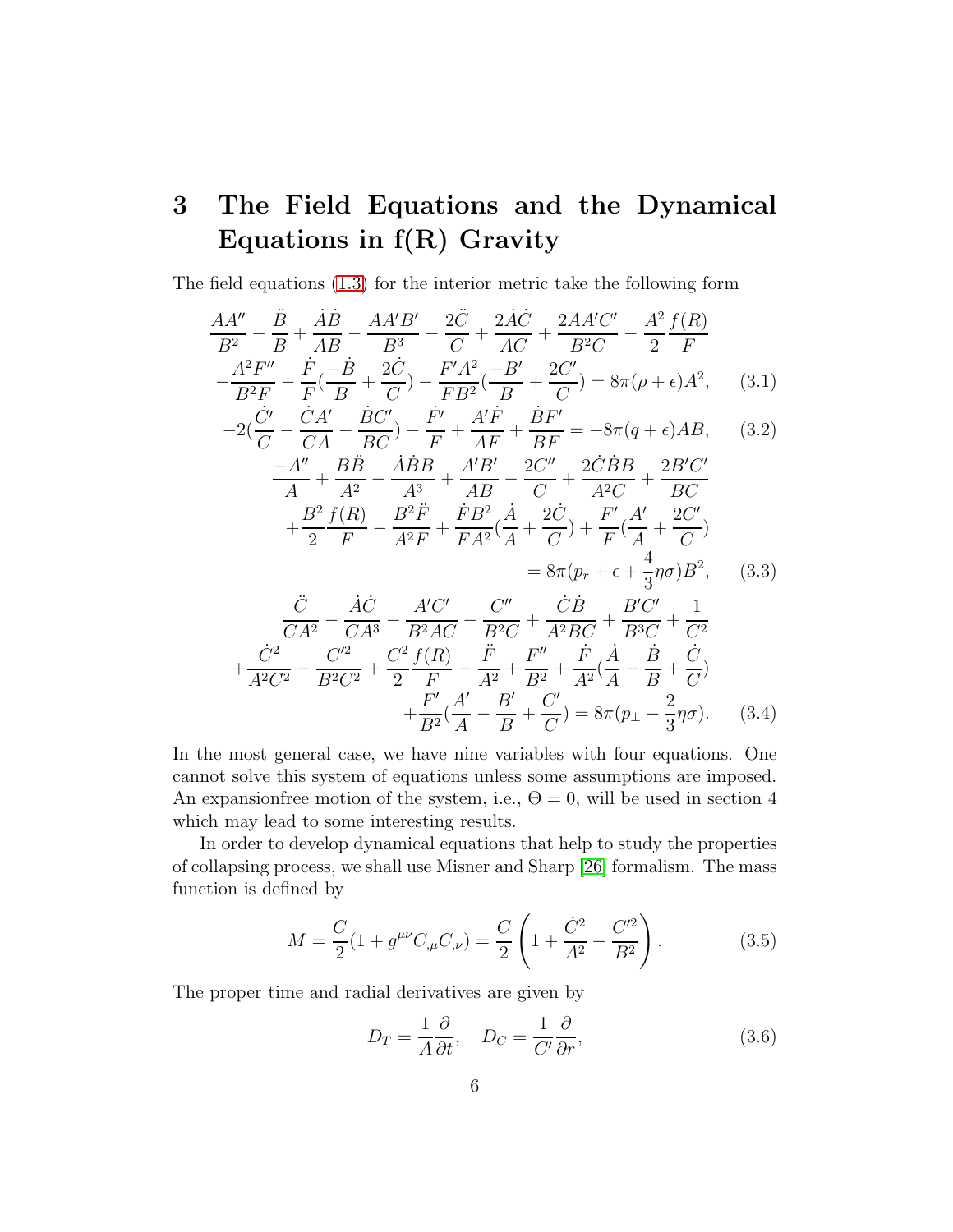where  $C$  is the areal radius of a spherical surface inside the boundary. The velocity of the collapsing fluid is defined by the proper time derivative of  $C$ , i.e.,

<span id="page-6-2"></span>
$$
U = D_T C = \frac{\dot{C}}{A},\tag{3.7}
$$

which is always negative. Using this expression, Eq.  $(3.5)$  implies that

<span id="page-6-0"></span>
$$
E \equiv \frac{C'}{B} = [1 + U^2 + \frac{2M}{C}]^{1/2}.
$$
 (3.8)

When we make use of Eqs. $(2.9),(2.10)$  $(2.9),(2.10)$  $(2.9),(2.10)$  and  $(3.6)$  in Eq. $(3.2)$ , we obtain

<span id="page-6-1"></span>
$$
E\left[\frac{1}{3}D_C(\Theta - \sigma) - \frac{\sigma}{C}\right]
$$
  
=  $\frac{4\pi}{F}\left[ (q + \epsilon)\frac{C'}{E} + D_T F' - \frac{UC'}{C}D_C A D_T F - \frac{EUF'}{C}D_C B \right].$  (3.9)

The rate of change of mass in  $Eq.(3.5)$  $Eq.(3.5)$  with respect to proper time, with the use of Eqs. $(3.1)-(3.4)$  $(3.1)-(3.4)$  $(3.1)-(3.4)$ , is given by

$$
D_{T}M = \frac{C^{2}}{F} \left[ -4\pi \{ (\rho + 2\epsilon + p_{r} - 2p_{\perp} + \frac{8}{3}\eta\sigma)U + E(q + \epsilon) \} \right]
$$
  
\n
$$
- U \left\{ \frac{F}{2C^{2}} - \frac{FE^{2}}{C^{2}} + \frac{FD_{T}U}{C} + \frac{E^{2}}{C'^{2}} \{ \frac{FC'}{C} + \frac{3F''}{2} EF D_{C}B \} \right\}
$$
  
\n
$$
+ \frac{ED_{A}D_{T}F}{2C} + \frac{f(R)}{2} \right\} - U^{3} \left\{ \frac{F}{C^{2}} + \frac{F}{C^{2}} + \frac{F}{C} (\frac{D_{T}A}{2C} - \frac{1}{C}) \right\}
$$
  
\n
$$
+ U^{2} \left\{ (\frac{F}{C} - \frac{F'}{2C'})D_{C}A + \frac{3\dot{F}D_{T}B}{2EC'} \right\} \frac{E^{2}}{C}
$$
  
\n
$$
- \frac{E^{3}}{2C'} [D_{T}F' + ED_{C}FD_{T}B] \right]. \tag{3.10}
$$

This represents variation of total energy inside a collapsing surface of radius C. The first two terms inside the square brackets have negative signs which show that the total energy is being dissipated during collapse. However, in the case of collapse  $U < 0$ , the first term  $(\rho + 2\epsilon + p_r - 2p_\perp + \frac{8}{3})$  $(\frac{8}{3}\eta\sigma)$  increases the energy density through the rate of work being done by the effective anisotropic pressure and radiation density of the null fluid. Here we may use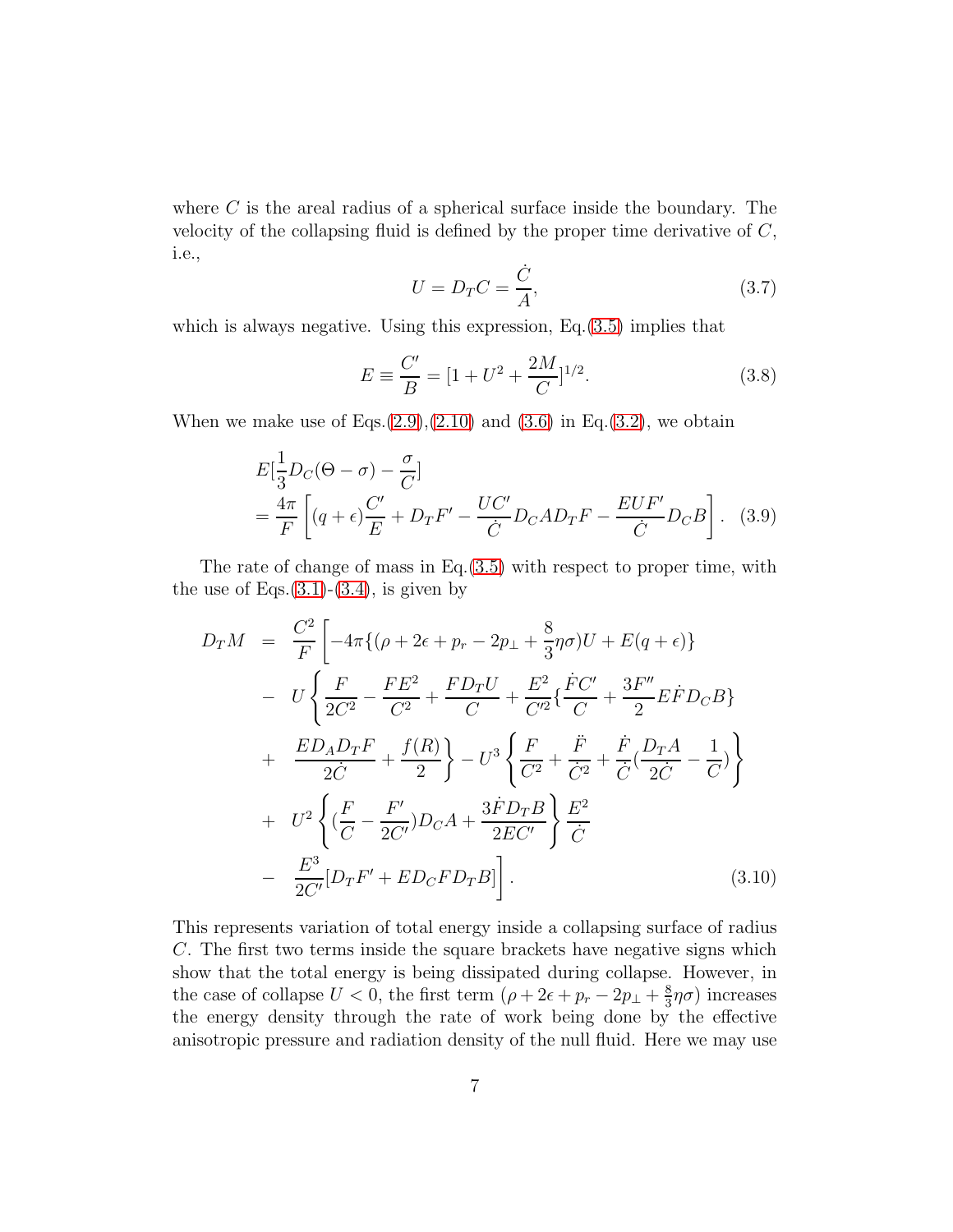equation of state to change energy density into pressure. The second term  $E(q + \epsilon)$  has negative sign which describes that energy is leaving the system due to heat flux and radiations. All other terms show the contribution of the DE in the form of function  $f(R)$  and its derivatives. We know that DE exerts a repulsive force on its surrounding thus we may conclude from the above expression that DE reduces the mass of the collapsing matter due to its negative pressure. It is mentioned here that in GR, only the first two terms excluding energy density  $\rho$  and tangential pressure appear.

Similarly, we can calculate

<span id="page-7-0"></span>
$$
D_{C}M = \frac{C^{2}}{2F} \left[ 8\pi \{ \rho + 2\epsilon + p_{r} + \frac{4}{3}\eta \sigma + \frac{U}{E}(q + \epsilon) \} \right. \n+ U^{2} \left( \frac{F}{C} - D_{T}FD_{C}A \right) - U \left\{ ED_{C}F \left( \frac{D_{T}B}{C'} - \frac{ED_{C}A}{C} \right) \right. \n+ \frac{EFD_{C}A}{CC'} \right\} + D_{TT}F - \frac{F''E^{2}}{C'^{2}} - \frac{ED_{T}F'}{C'} - \frac{E}{C'} (D_{T}FD_{T}B) \n+ E^{2}D_{C}FD_{C}B) + \frac{FE^{2}}{C^{2}} + \frac{F}{C^{2}} + \frac{2FD_{T}U}{C} \right].
$$
\n(3.11)

This equation describes how different quantities influence the mass between neighboring surfaces of radius  $C$  in the fluid distribution. The first two terms and their description in the above expression are almost the same as in GR [\[30\]](#page-14-16) except for the factor  $(p_r + \frac{4}{3})$  $\frac{4}{3}\eta$ ). The appearance of this factor is due to the complicated field equations. The remaining terms represent contribution of DE due to curvature fluid. Taking integral of  $Eq.(3.11)$  $Eq.(3.11)$  over C, we have

$$
M = \frac{1}{2} \int_0^C \frac{C^2}{2F} \left[ 8\pi \{ \rho + 2\epsilon + p_r + \frac{4}{3} \eta \sigma + \frac{U}{E} (q + \epsilon) \} \right. \\ + U^2 \left( \frac{F}{C} - D_T F D_C A \right) - U \left\{ ED_C F \left( \frac{D_T B}{C'} - \frac{ED_C A}{\dot{C}} \right) \right. \\ + \frac{E F D_C A}{C C'} \right\} + D_{TT} F - \frac{F'' E^2}{C'^2} - \frac{ED_T F'}{C'} - \frac{E}{C'} (D_T F D_T B) \\ + E^2 D_C F D_C B) + \frac{FE^2}{C^2} + \frac{F}{C^2} + \frac{2 F D_T U}{C} \right] dC. \tag{3.12}
$$

The dynamical equations can be obtained from the contracted Bianchi identities. Consider the following two equations

$$
T^{\alpha\beta}_{;\beta}u_{\alpha} = 0, \quad T^{\alpha\beta}_{;\beta}\chi_{\alpha} = 0 \tag{3.13}
$$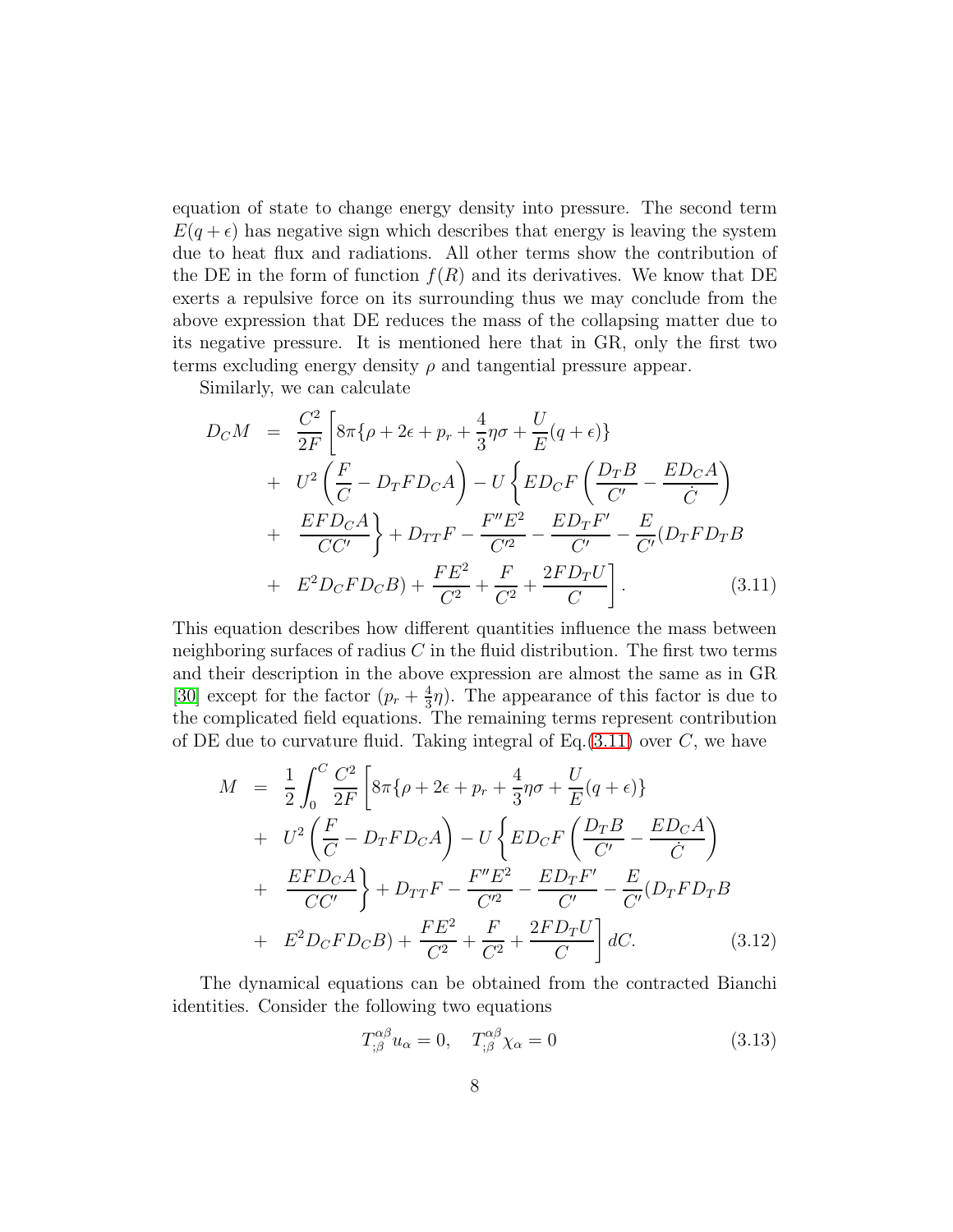which yield

$$
\frac{1}{A}\left[ (\rho + \epsilon) + (\rho + 2\epsilon + p_r + \frac{4}{3}\eta F) \frac{\dot{B}}{B} + 2(\rho + \epsilon + p_\perp - \frac{2}{3}\eta \sigma) \frac{\dot{C}}{C} \right]
$$
\n
$$
+\frac{1}{B}\left[ (q + \epsilon)' + 2(q + \epsilon) \frac{(AC)'}{AC} \right] = 0, \tag{3.14}
$$
\n
$$
\frac{-1}{A}\left[ (q + \epsilon) + 2(q + \epsilon) \frac{\dot{B}}{B} + \frac{\dot{C}}{C} \right] - \frac{1}{B}\left[ (p_r + \epsilon + \frac{4}{3}\eta \sigma)'\right]
$$
\n
$$
+(\rho + p_r + 2\epsilon + \frac{4}{3}\eta \sigma) \frac{A'}{A} + 2(p_r - p_\perp + \epsilon + 2\eta \sigma) \frac{C'}{C} \right] = 0. \tag{3.15}
$$

Using Eqs.[\(2.9\)](#page-4-3), [\(2.10\)](#page-4-4), [\(3.6\)](#page-5-1) and [\(3.8\)](#page-6-0), it follows that

<span id="page-8-1"></span>
$$
D_T(\rho + \epsilon) + \frac{1}{3}(3\rho + 4\epsilon + p_r + 2p_\perp)\Theta + \frac{2}{3}(\epsilon + p_r - p_\perp - 2\eta\sigma)\sigma
$$
  
+
$$
ED_C(q + \epsilon) + 2(q + \epsilon)(a + \frac{E}{C}) = 0,
$$
\n(3.16)  

$$
D_T(q + \epsilon) + \frac{2}{2}(q + \epsilon)(2\Theta + \sigma) + ED_C(p_r + \epsilon + \frac{4}{2}\eta\sigma) + (\rho + p_r)
$$

$$
D_T(q+\epsilon) + \frac{1}{3}(q+\epsilon)(2\Theta + \sigma) + ED_C(p_r + \epsilon + \frac{1}{3}\eta\sigma) + (\rho + p_r
$$
  
+2\epsilon + \frac{4}{3}\eta\sigma)a + 2(p\_r - p\_\perp + \epsilon + 2\eta\sigma)\frac{E}{C} = 0. (3.17)

The acceleration  $D_T U$  of the collapsing matter inside the hypersurface is obtained by using Eqs. $(3.4)-(3.6)$  $(3.4)-(3.6)$  $(3.4)-(3.6)$  and  $(3.8)$ 

<span id="page-8-0"></span>
$$
D_T U = \frac{2M}{C^2} + \frac{8\pi C}{F}(p_\perp - \frac{2}{3}\eta\sigma) + Ea + ED_C E - \frac{UED_T B}{C'}
$$
  
- 
$$
\frac{Cf(R)}{2F} - \frac{C}{F} \{-D_{TT}F + ED_C(\frac{F'}{B}) - \sigma D_T F
$$
  
+ 
$$
E^2(\frac{UD_C A}{C} + \frac{1}{C})D_C F\}.
$$
 (3.18)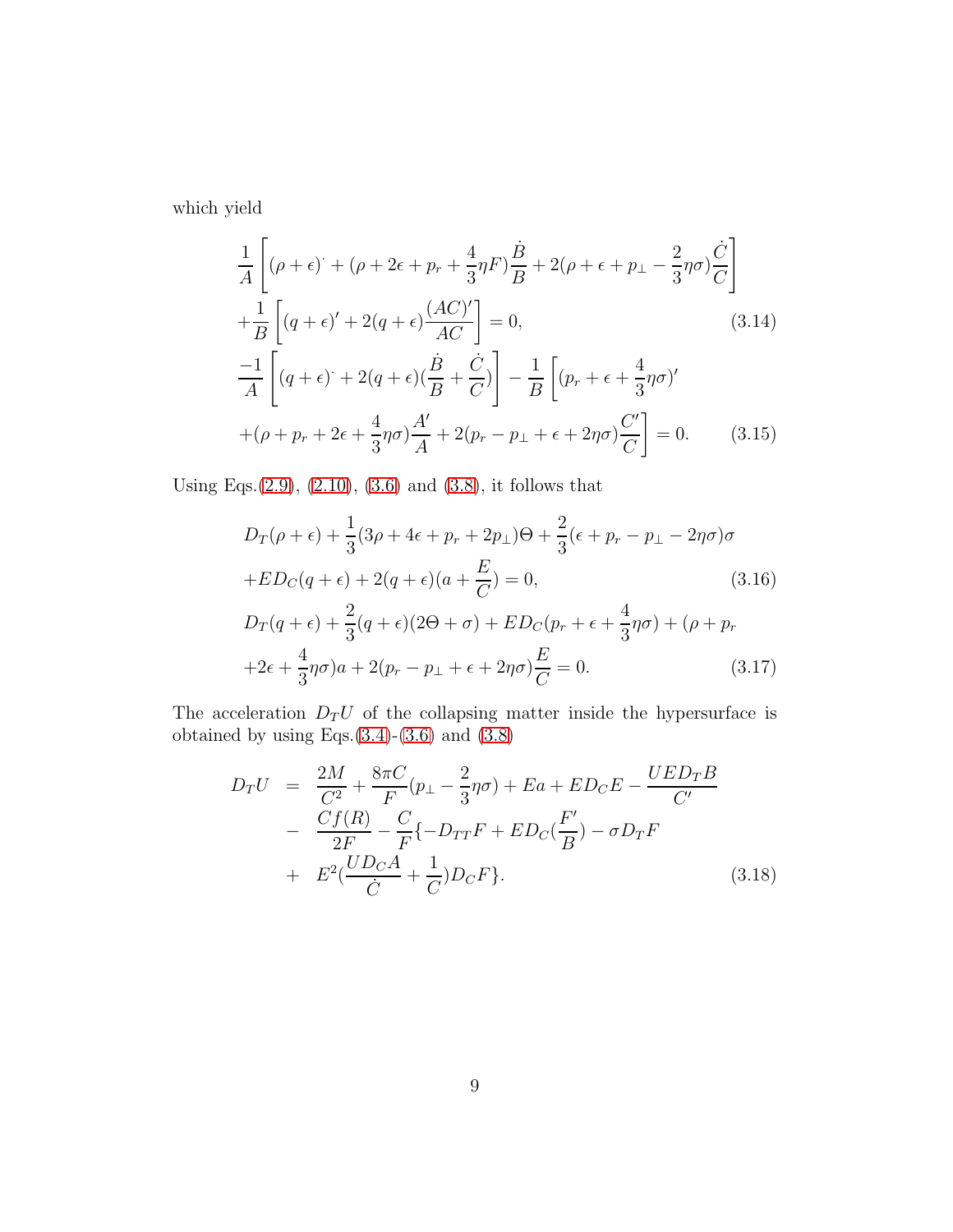Substituting a from Eq. $(3.18)$  into  $(3.17)$ , it follows that

$$
(\rho + p_r + 2\epsilon + \frac{4}{3}\eta\sigma)D_T U = (\rho + p_r + 2\epsilon + \frac{4}{3}\eta\sigma)\left[\frac{8\pi C}{F}(p_\perp - \frac{2}{3}\eta\sigma)\right]
$$
  
+ 
$$
\frac{2M}{C^2} - \frac{Cf(R)}{2F} + \frac{C}{F}D_{TT}F - \sigma D_T F\right] - E^2\left[D_C(p_r + \epsilon + \frac{4}{3}\eta\sigma) + \frac{2}{C}(p_r - p_\perp + \epsilon + 2\eta\sigma) + (\rho + p_r + 2\epsilon + \frac{4}{3}\eta\sigma)\left(\frac{UD_C A}{\dot{C}} + \frac{1}{C}\right)\frac{CD_C F}{F}\right]
$$
  
- 
$$
E\left[D_T(q + \epsilon) + 2(q + \epsilon)(\frac{2U}{C} + \sigma) + (\rho + p_r + 2\epsilon + \frac{4}{3}\eta\sigma)\right]
$$
  

$$
\times \left(-D_C E + \frac{UD_T B}{C'} + \frac{C}{F}D_C(\frac{F'}{B})\right)\right].
$$
 (3.19)

This shows the role of different forces on the collapsing process. The term within the brackets on the left hand side stands for "effective" inertial mass and the remaining term is acceleration. The first term on the right hand side represents gravitational force (the passive gravitational mass by equivalence mass). The term within the first square brackets shows how dissipative terms and DE affect the passive gravitational mass. The first two terms in the second square brackets are gradient of the effective pressure and effect of local anisotropy of pressure with negative sign which increases the rate of collapse. While the other term shows the contribution of DE collective with effective pressure. Here the presence of  $U$  (with negative sign) indicates that this term slows down the rate of collapse. The last square brackets depicts the combine role of each type of matter component.

## 4 Some Special Solutions

### 4.1 Shearing Expansionfree Dissipative Fluid

Now we use the condition of expansion free motion, i.e.,  $\Theta = 0$ , to find some solutions. Using this condition, Eq.[\(2.10\)](#page-4-4) yields

$$
\frac{\dot{B}}{B} = -2\frac{\dot{C}}{C}.\tag{4.1}
$$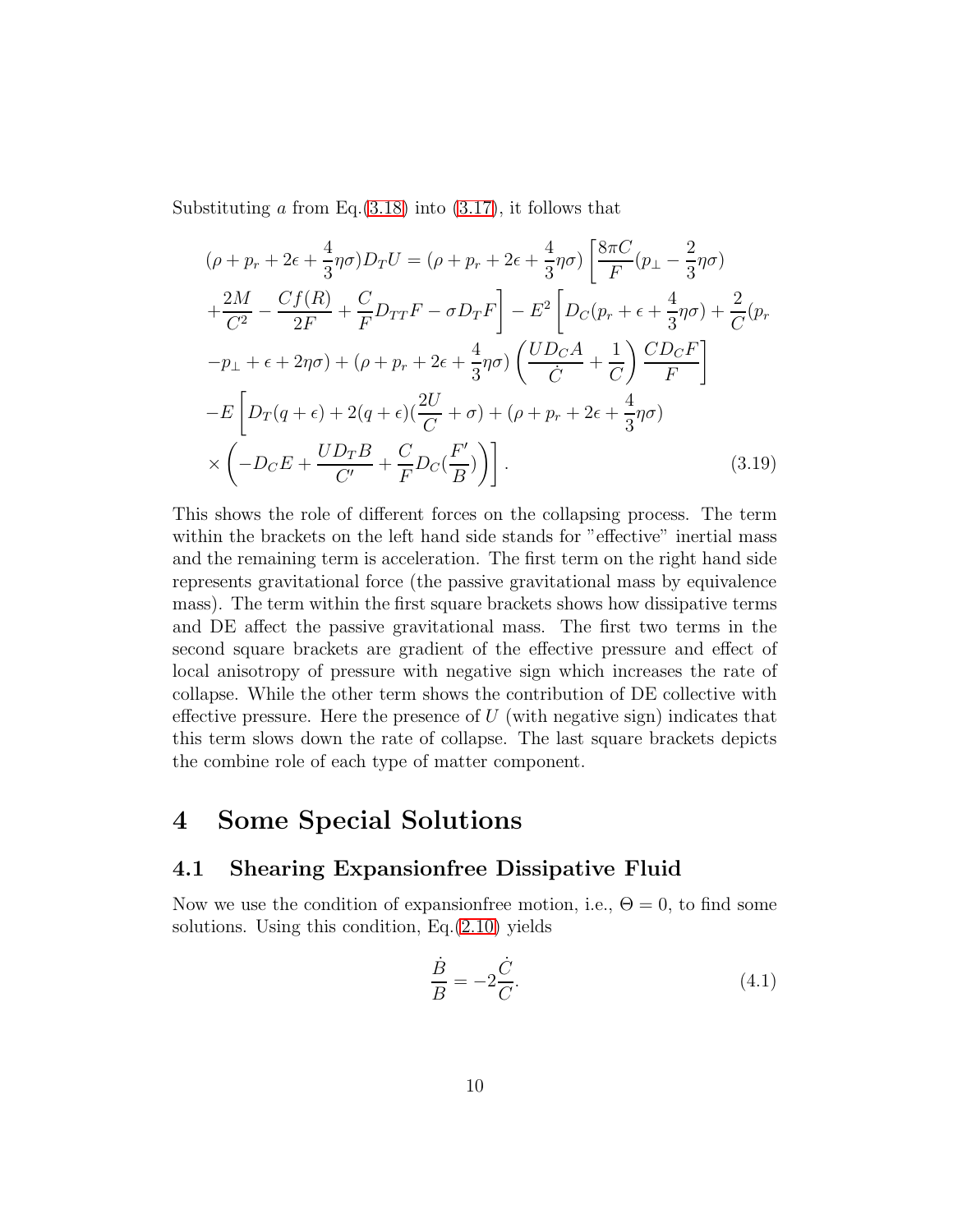The physical meaning of this condition is discussed with detail in [\[30\]](#page-14-16). On integration, we get

$$
B = \frac{g_1(r)}{C^2}.\tag{4.2}
$$

where  $g_1(r)$  is an arbitrary function. Substituting Eq.(4.1) in [\(3.2\)](#page-7-0), we get

$$
2(\frac{\dot{C}'}{\dot{C}} - \frac{A'}{A} - 2\frac{C'}{C}) + (\frac{\dot{F}'}{F} - \frac{A'\dot{F}}{AF})\frac{C}{\dot{C}} + 2\frac{F'}{F} = 8\pi(q + \epsilon)\frac{AB}{F}\frac{C}{\dot{C}}\tag{4.3}
$$

which, by integrating, gives

$$
A = \frac{F^2 \dot{C} C^2}{\tau(t)} e^{-\int (8\pi (q+\epsilon) \frac{Ag_1}{FC^2} + \frac{\dot{F}'}{F} - \frac{A'\dot{F}}{AF}) \frac{C}{C} dr}.
$$
 (4.4)

Thus the interior metric becomes

$$
ds^{2} = \left(\frac{F^{2}\dot{C}C^{2}}{\tau(t)}\exp[-\int (8\pi(q+\epsilon)\frac{Ag_{1}}{FC^{2}} + \frac{\dot{F}'}{F} - \frac{A'\dot{F}}{AF})\frac{C}{\dot{C}}dr]\right)^{2}dt^{2}
$$

$$
-(\frac{g_{1}}{C^{2}})^{2}dr^{2} - C^{2}(t,r)(d\theta^{2} + \sin^{2}\theta d\phi^{2}). \tag{4.5}
$$

The above metric represents spherically symmetric anisotropic fluid which is going shearing expansionfree evolution. Assuming the condition of constant scalar curvature  $(R = R_c)$ , according to which  $F(R_c) = constant$ , the metric for nondissipative  $(q = \epsilon = 0)$  case is reduced to

<span id="page-10-0"></span>
$$
ds^{2} = \left(\frac{F_{c}^{2}\dot{C}C^{2}}{\tau(t)}\right)^{2}dt^{2} - \frac{1}{C^{4}}dr^{2} - C^{2}(t,r)(d\theta^{2} + \sin^{2}\theta d\phi^{2}).
$$
 (4.6)

Here we take  $g_1(r) = 1$ . It is mentioned here that  $f(R)$  theory, in the case of constant scalar curvature, exhibits behavior just like solutions with cosmological constant in GR. This is one of the reason why the DE issue can be addressed using this theory. Moreover, in this case, Birkhoff theorem holds, i.e., stationary solutions are also static [\[12\]](#page-14-1) which does not hold for every  $f(R)$ .

#### 4.2 Shearing Expansionfree Nondissipative Perfect Fluid

Here we discuss shearing nondissipative expansionfree perfect fluid with constant scalar curvature. For perfect fluid  $\eta = 0$  and hence the metric reduces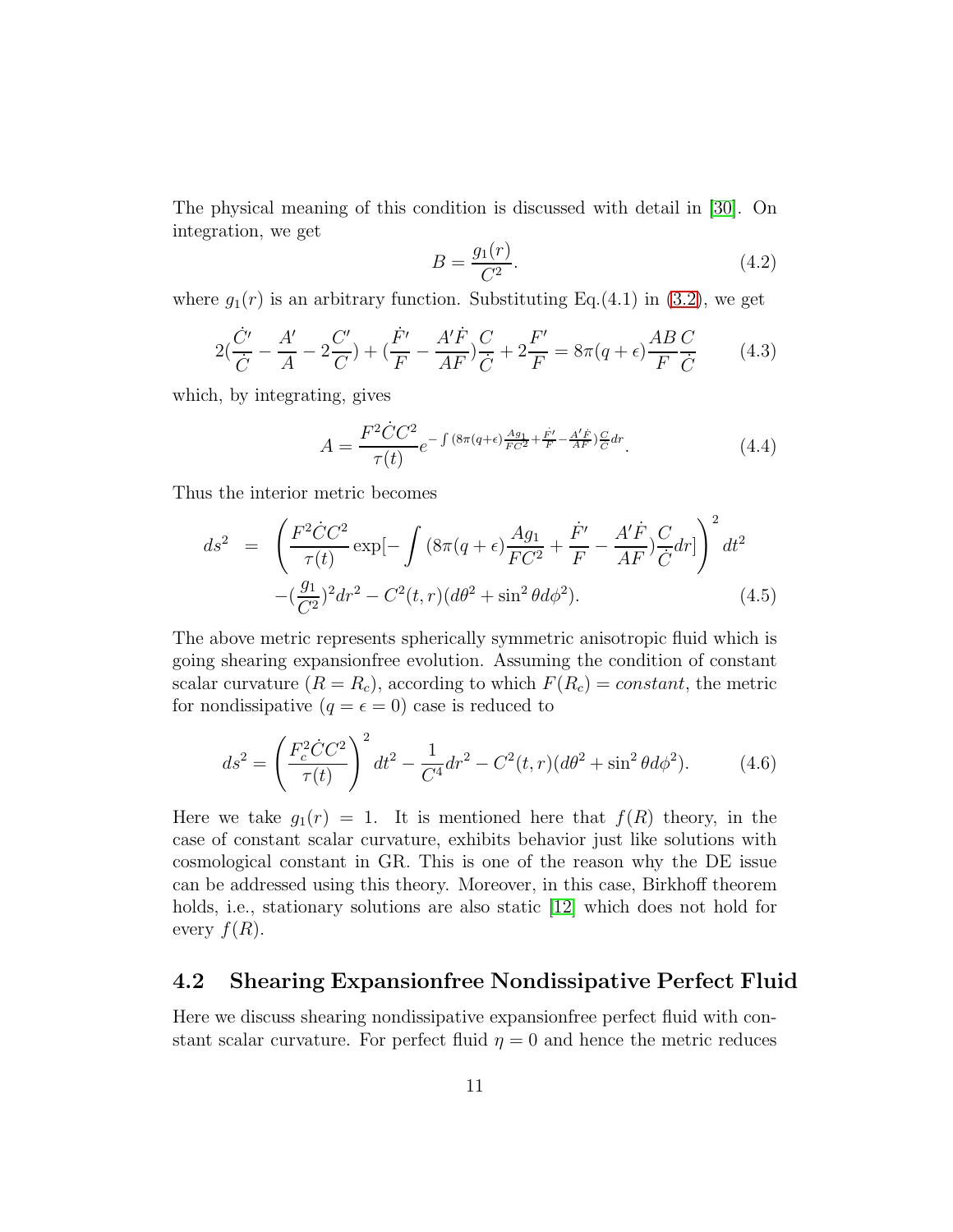to Eq.[\(4.6\)](#page-10-0). Using values of A and B from Eq.(4.6) in the field equations Eqs.[\(3.1\)](#page-7-0)-[\(3.4\)](#page-7-0) along with Eq.[\(3.9\)](#page-6-1), it follows that

$$
-\frac{6\tau^2}{F_c^4C^6} + \frac{C^4\dot{C}''}{\dot{C}} + C^3(2C'' + \frac{8\dot{C}'C'}{\dot{C}}) + 10C'^2C^2 - \frac{1}{2}\frac{f(R_c)}{F_c} = \frac{8\pi\rho}{F_c},
$$
  

$$
\frac{D_C\sigma}{3} + \frac{\sigma}{C} = 0,
$$
  

$$
\frac{\tau^2}{F_c^4\dot{C}C^5}(\frac{6\dot{C}}{C} - \frac{\dot{\tau}}{\tau}) + C^4(\frac{\dot{C}''}{C} + \frac{4C''}{C} + 6\frac{\dot{C}'C'}{\dot{C}C} + \frac{10C'^2}{C^2}) + \frac{1}{2}\frac{f(R_c)}{F_c} = \frac{8\pi p_r}{F_c},
$$
  

$$
\frac{-\tau^2}{F_c^4\dot{C}C^5}(\frac{3\dot{C}}{C} - \frac{\dot{\tau}}{\tau}) - C^4(\frac{\dot{C}'C'}{\dot{C}C} - \frac{3C'^2}{C^2} - \frac{C''}{C}) + \frac{1}{C^2} + \frac{1}{2}\frac{f(R_c)}{F_c} = \frac{8\pi p_\perp}{F_c}.
$$

In this case, the Bianchi identities are reduced to the same expression as in GR, i.e.,

<span id="page-11-0"></span>
$$
\dot{\rho} + 2(p_{\perp} - p_r)\frac{\dot{C}}{C} = 0,\t\t(4.7)
$$

$$
p'_{r} + (\rho + p_{r}) \frac{\dot{C}'}{\dot{C}} + 2(\rho + 2p_{r} - p_{\perp}) \frac{C'}{C} = 0.
$$
 (4.8)

We would like to mention here that for isotropic fluid, i.e.,  $p_r = p_{\perp}$ , Eq.[\(4.7\)](#page-11-0) implies that energy density  $\rho$  depends only on r.

### 4.3 Shearing Expansionfree Dust

In this case, we have  $p_r = 0 = p_\perp$  and hence Eq.[\(4.8\)](#page-11-0) becomes

$$
\frac{\dot{C}'}{\dot{C}} + 2\frac{C'}{C} = 0\tag{4.9}
$$

whose integration gives

<span id="page-11-1"></span>
$$
\dot{C} = \frac{g_2(t)}{C^2}, \quad C' = \frac{g_3(r)}{C^2},\tag{4.10}
$$

where  $g_2(t)$  and  $g_3(r)$  are arbitrary functions of t and r respectively. Further, integrating Eq.[\(4.10\)](#page-11-1) with respect to the corresponding arguments of the arbitrary functions, we get

$$
\frac{C^3}{3} = \int g_2(t)dt + \int g_3(r)dr
$$
\n(4.11)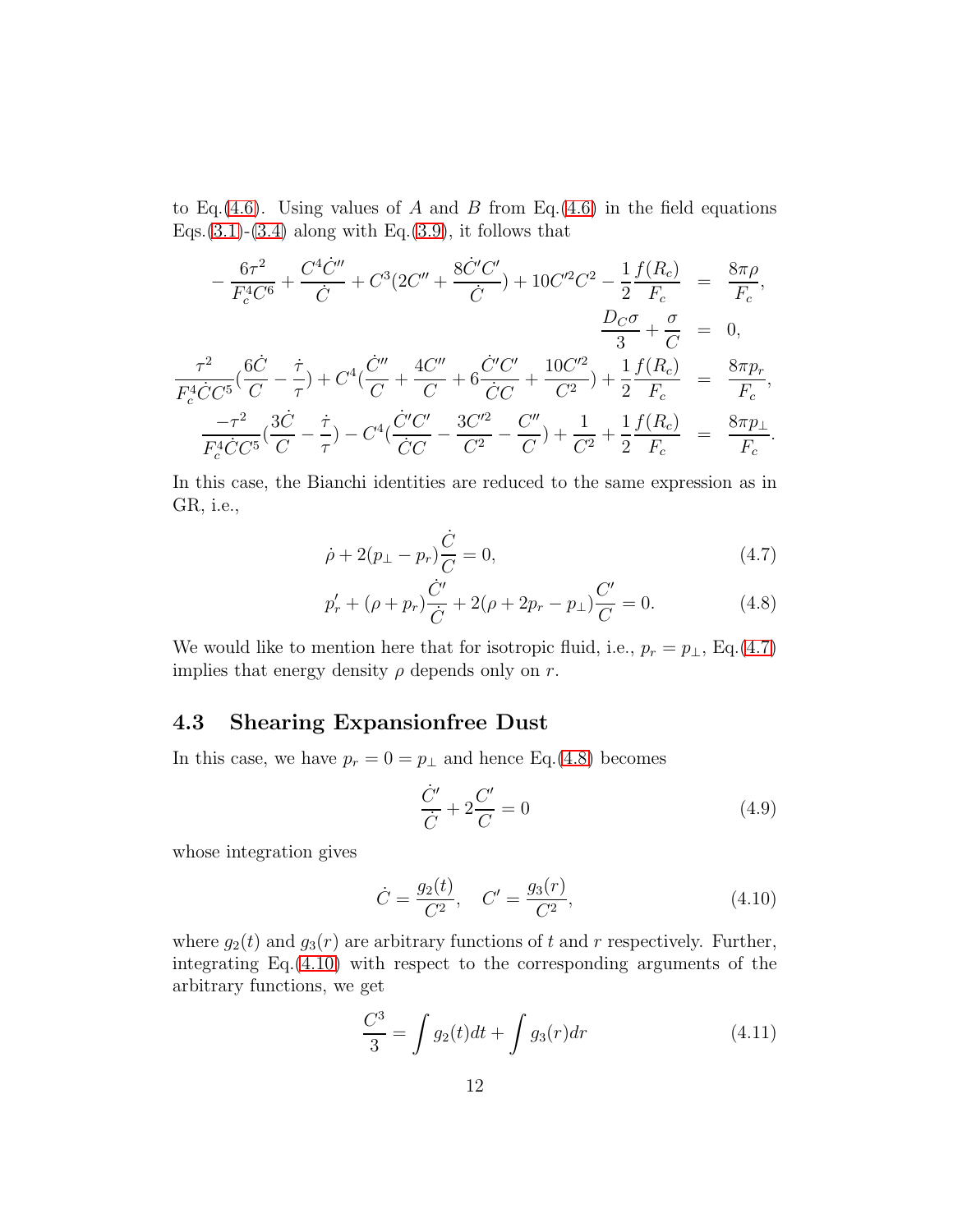which can be written as

$$
C^3 = \psi(t) + \chi(r),
$$
\n(4.12)

where

$$
\psi(t) = 3 \int g_2(t)dt, \quad \chi(r) = 3 \int g_3(r)dr, \tag{4.13}
$$

In view of Eq.[\(4.10\)](#page-11-1) and taking  $\tau(t) = g_2(t)$ , the metric in Eq.[\(4.6\)](#page-10-0) is reduced to

<span id="page-12-0"></span>
$$
ds^{2} = F_{c}^{4}dt^{2} - \frac{1}{C^{4}}dr^{2} - C^{2}(t,r)(d\theta^{2} + \sin^{2}\theta d\phi^{2})
$$
 (4.14)

while  $Eq.(3.7)$  $Eq.(3.7)$  becomes

<span id="page-12-1"></span>
$$
U = \frac{\dot{C}}{F_c^2}.\tag{4.15}
$$

When we use the standard GR limit, i.e.,  $F_c = 1$ , Eqs.[\(4.14\)](#page-12-0) and [\(4.15\)](#page-12-1) are reduced to the corresponding GR results.

## 5 Summary

This paper investigates the gravitational collapse of a spherically symmetric star in  $f(R)$  theory of gravity. The star is made up of viscous anisotropic fluid distribution which is dissipating energy in the form of heat flow, null radiations and shearing viscosity. The objective of this work is to explore the effects of DE which is generated by modifying EH action. We have discussed the consequences in view of existing GR results.

It is concluded that the contribution of DE terms decreases the mass of the collapsing fluid with the passage of time and hence prevents the fluid to collapse. In dynamical equations, such curvature terms appear oftentimes to affect the passive gravitational mass and rate of collapse.

We have found some solutions by assuming that fluid has no expansion, i.e.,  $\Theta = 0$ . Herrera *et al.* [\[30\]](#page-14-16) has made a comprehensive discussion on the physical meaning of expansionfree evolution of the fluid. According to them such an assumption causes the formation of a vacuum cavity inside the collapsing fluid. Using this condition, we have obtained general metric for dissipative fluid which is further reduced to nondissipative case. For nondissipative solution, a locally anisotropic perfect fluid solution is obtained with the assumption of constant scalar curvature. This is further reduced to the dust case.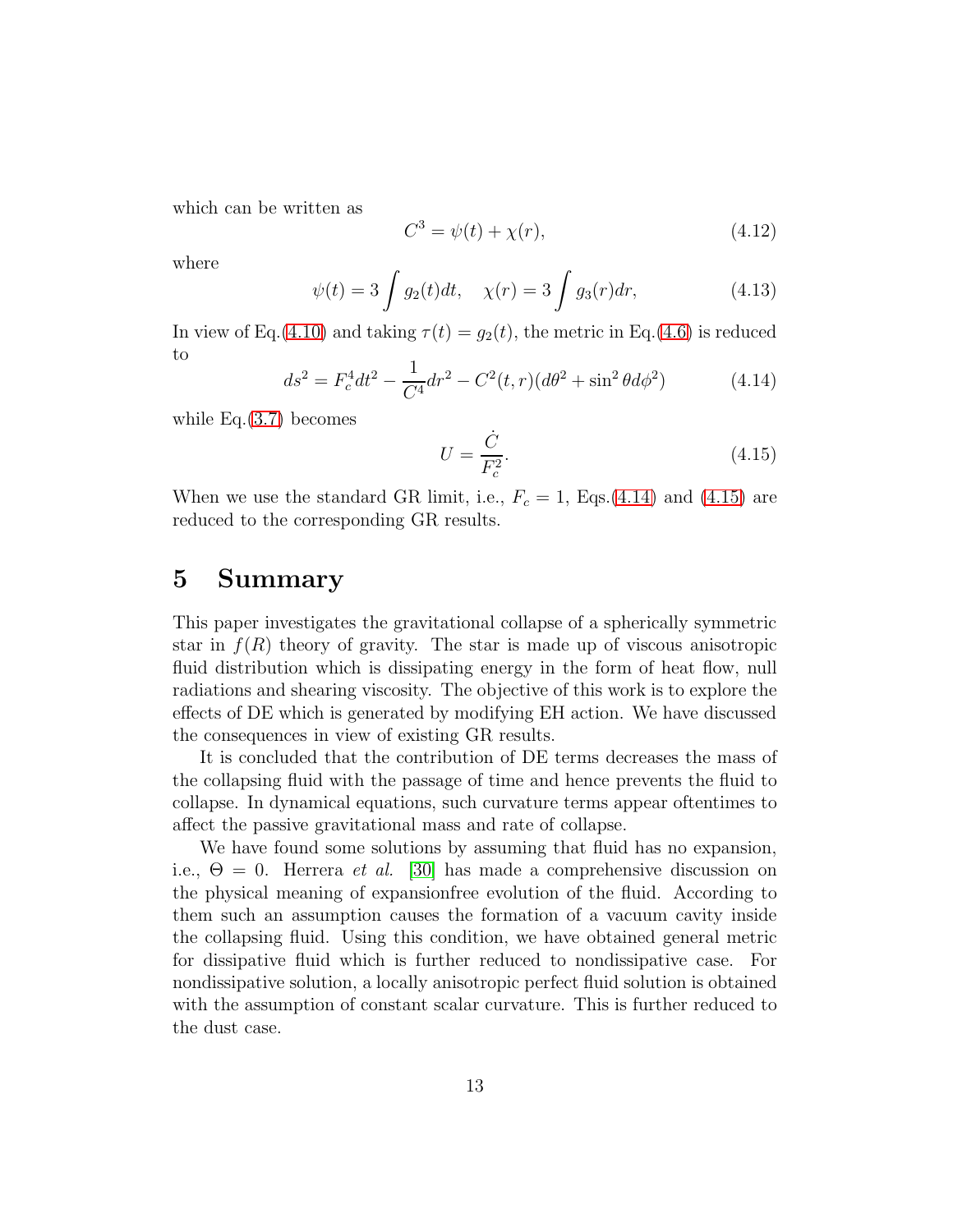It is noted here that implication of hydrostatic equilibrium limit yields the same expression as in GR [\[30\]](#page-14-16), i.e.,

$$
D_C p_r + 2\frac{(p_r - p_\perp)}{C} = -\frac{(\rho + p_r)}{C(C - 2M)}(M + 4\pi p_r C^3). \tag{5.1}
$$

The reason is that  $f(R)$  term does not affect contracted Bianchi identities which are used to obtain the above expression along with the use of  $Eq.(4.7)$  $Eq.(4.7)$ giving time independent  $\rho$  in an isotropic pressure case. This change in energy density can be interpreted as the rate of work being done by the force of locally anisotropic pressure. It would be worthwhile to investigate these issues using other symmetries in  $f(R)$  theory for the complete understanding of gravitational collapse.

#### Acknowledgment

We would like to thank the Higher Education Commission, Islamabad, Pakistan for its financial support through the *Indigenous Ph.D.* 5000 Fellowship Program Batch-III.

## <span id="page-13-0"></span>References

- [1] Perlmutter, S., *et al.*: Astrophys. J. **517**(1999)565.
- [2] Knop, R.A., et al.: Astrophys. J. 598(2003)102.
- [3] Riess, A.G., et al.: Astrophys. J. 116(1998)1009.
- [4] Tonry, J.L., et al.: Astophys. J. 594(2003)1.
- [5] de Bernardis, P., *et al.*: Nature **404**(2000)955.
- [6] Stompor, R., *et al.*: Astrophys. J.  $\mathbf{561}(2001) \text{L7}$ .
- [7] Spergel, D.N. et al.: Astophys. J. Suppl. 148(2003)175.
- [8] Hinshaw, G., *et al.*: Astophys. J. Suppl. **148**(2003) 135.
- [9] Astier, P., et al.: Astron. Astrophys. 447(2006)31.
- [10] Spergel, D.N., *et al.*: Astophys. J. Suppl. **170**(2007)377.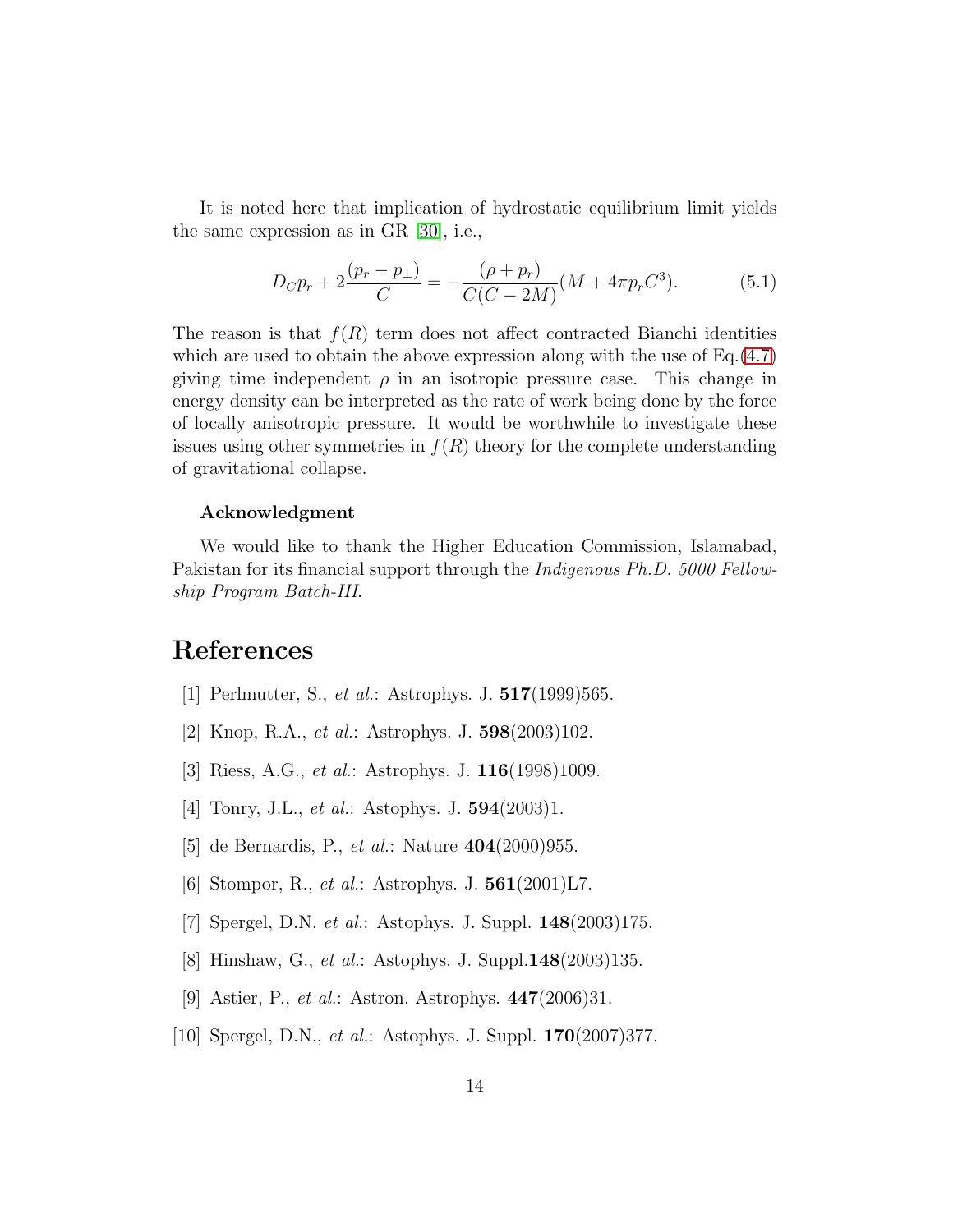- <span id="page-14-1"></span><span id="page-14-0"></span>[11] Riess, A.G., *et al.*: Astrophys. J.  $607(2004)665$ .
- <span id="page-14-2"></span>[12] Capozziello, S., Stabile, A. and Troisi, A.: Class. Quantum Grav. 25(2008)085004.
- [13] Kobayashi, T. and Maeda K.I.: Phys. Rev. D78(2008)064091.
- [14] Kobayashi, T. and Maeda K.I.: Phys. Rev. D79(2009)024009.
- [15] Tsujikawa, S., Tamaki, T. and Tavakol, R.: JCAP 0905(2009)020.
- <span id="page-14-3"></span>[16] Babichev, E. and Langlois, D.: Phys. Rev. **D80**(2009)121501.
- <span id="page-14-4"></span>[17] Upadhye, A. and Hu, W.: Phys. Rev. D80(2009)064002.
- <span id="page-14-5"></span>[18] Cai, R-G., Cao, L-M., Hu, Y-P. and Ohta, N.: Generalized Misner-Sharp Energy in  $f(R)$  Gravity; arXiv/0910.2387v1.
- <span id="page-14-6"></span>[19] Erickcek, A.L., Smith, T.L. and Kamionkowski, M.: Phys. Rev. D74(2006)121501.
- <span id="page-14-7"></span>[20] Kainulainen, K., Reijonen, V. and Sunhede, D.: Phys. Rev. D76(2007)043503.
- <span id="page-14-8"></span>[21] de la Cruz-Dombrize, A., Dobado A. and Maroto, A.L.: Phys. Rev. D80(2009)124011.
- <span id="page-14-9"></span>[22] Sharif, M. and Kausar, H.R.: Astrophys. Space Sci. (to appear, 2010).
- <span id="page-14-10"></span>[23] Oppenheimer, J.R. and Snyder, H.: Phys. Rev. 56(1939)455.
- <span id="page-14-11"></span>[24] Iben, I.: Astrophys. J. **138**(1963)1090.
- <span id="page-14-12"></span>[25] Myra, E. and Burrows, A: Astrophys. J. 364(1990)222.
- <span id="page-14-13"></span>[26] Misner, C.W. and Sharp, D.: Phys. Rev. 136(1964)B571.
- <span id="page-14-14"></span>[27] Vaidya, P.C.: Proc. Indian Acad. Sci. A33(1951)264.
- <span id="page-14-15"></span>[28] Cai, R-G.: JHEP **079**(2006)0608.
- <span id="page-14-16"></span>[29] Herrera, L. and Santos, N.O.: Phys. Rev. D70(2004)084004.
- [30] Herrera, L., Santos, N.O. and Wang, A.: Phys. Rev. D78(2008)080426.